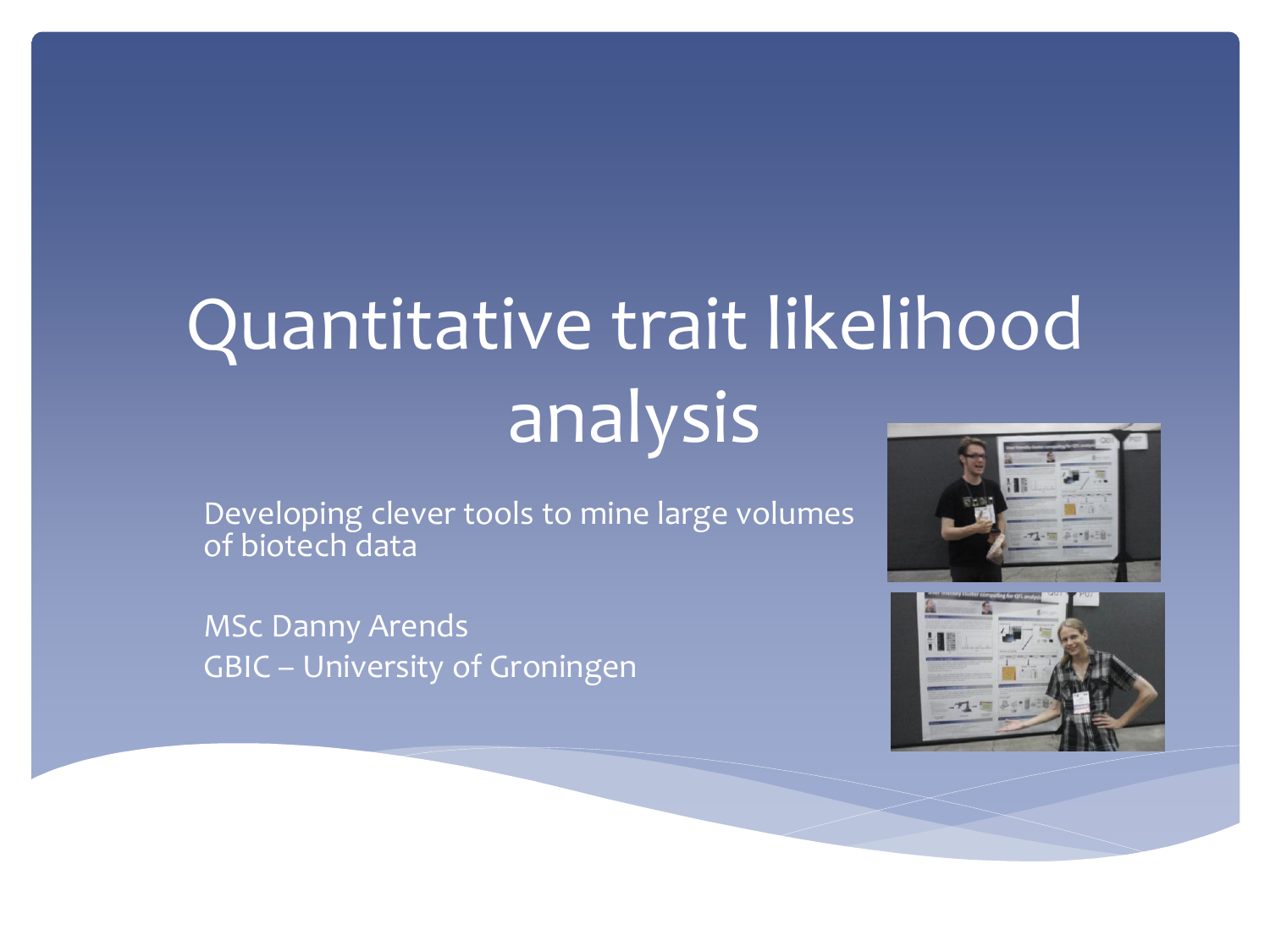### Overview

- Quantitative Trait
- \* History
	- 1917 Thomas Morgan and the map
	- 1989 E. S. Lander and D. Botstein
- Likelihood
- Huge data challenge
- Our sollution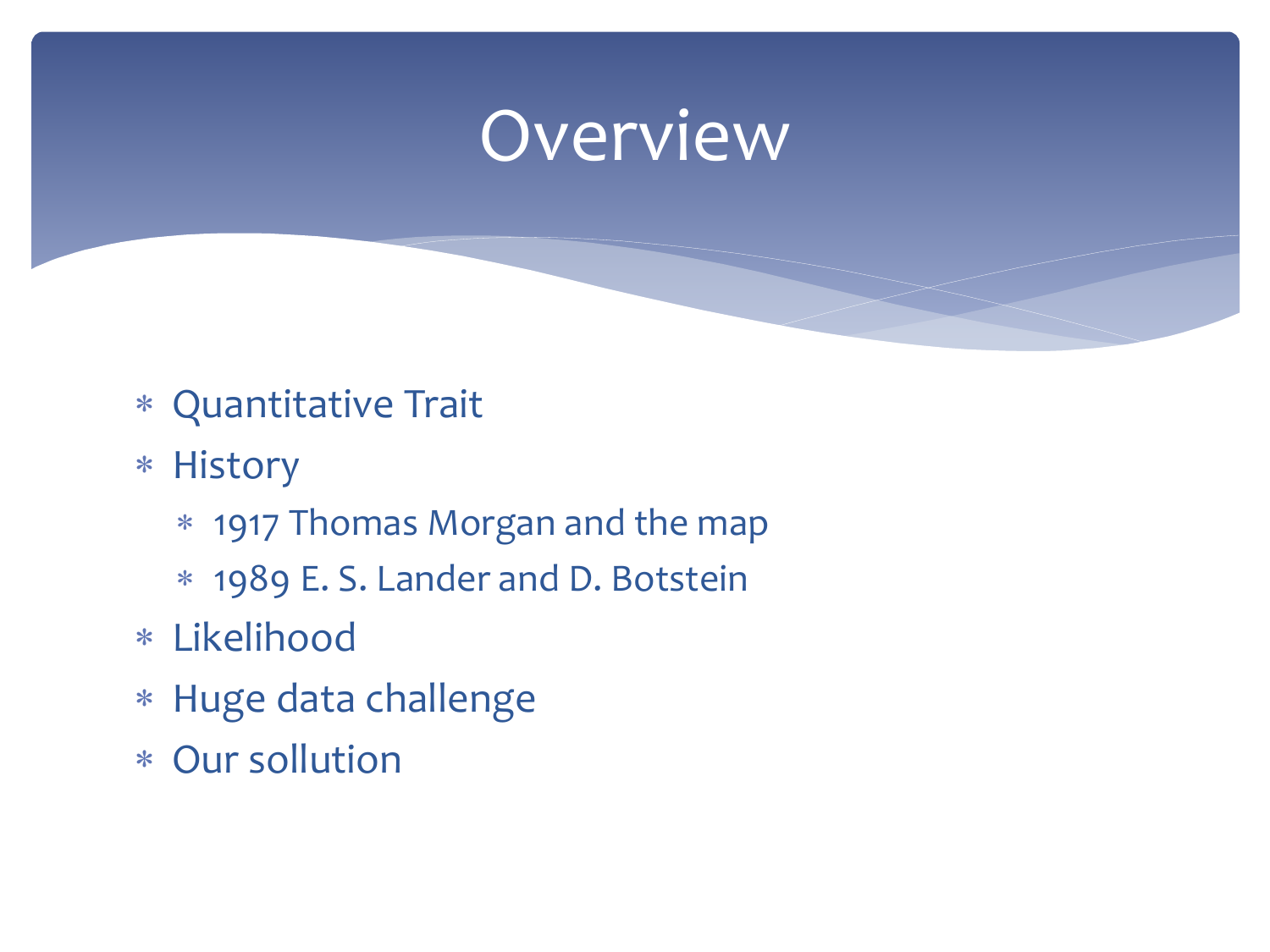# Quantitative Trait

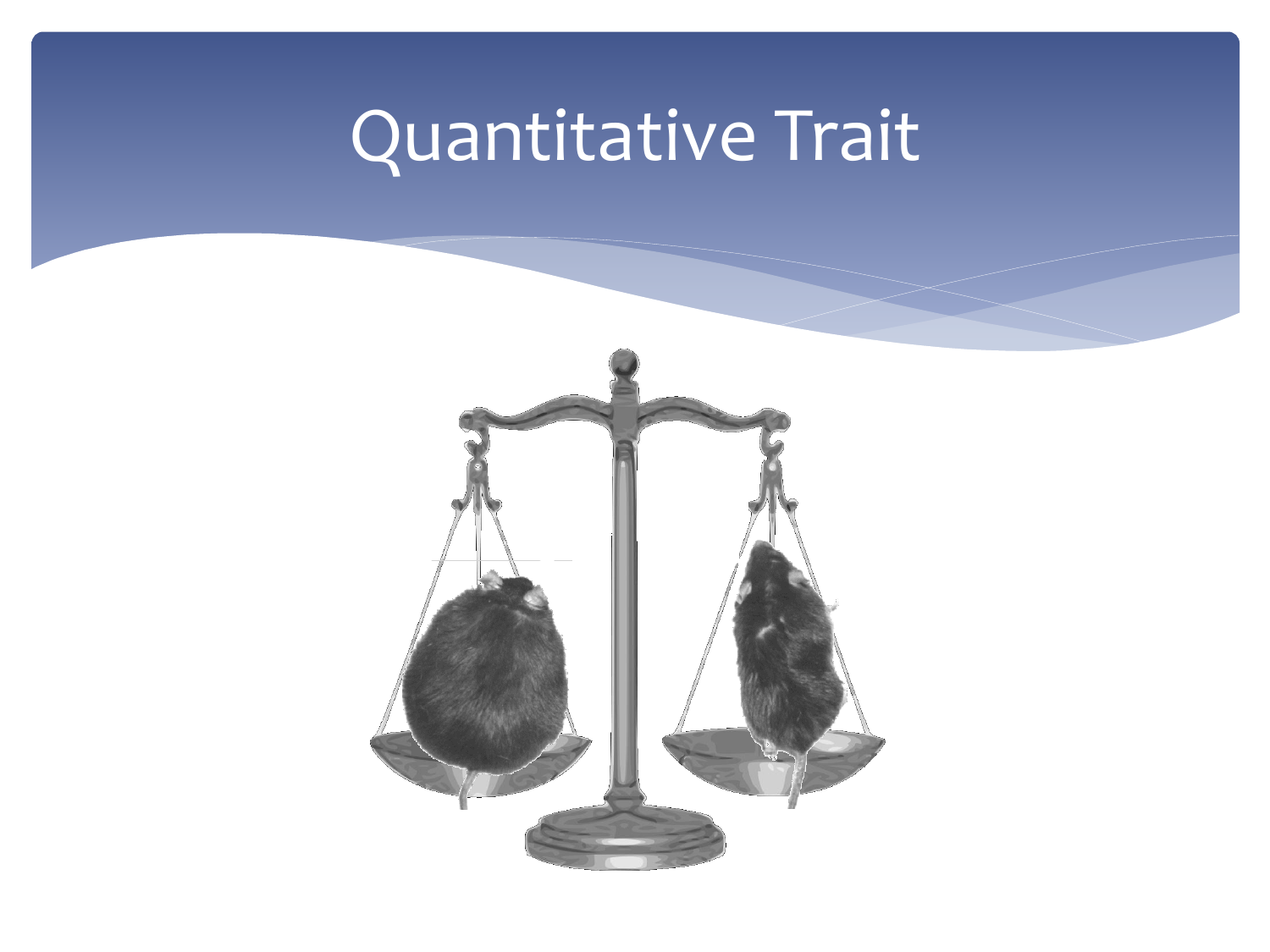### 1917 Thomas Morgan and the map

### Linkage / Co-Inheritance

Genetic map



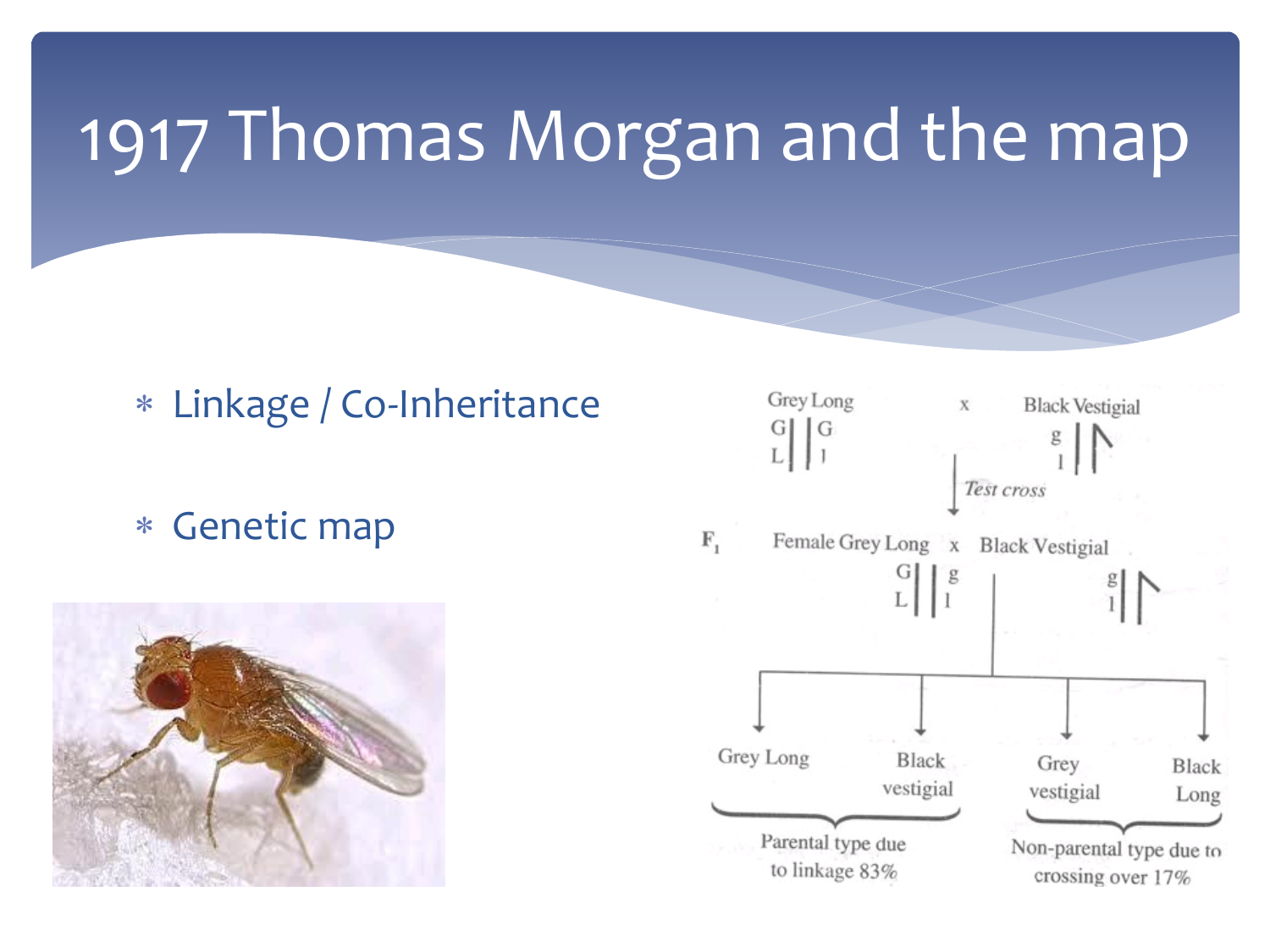### 1989 E. S. Lander and D. Botstein

#### Mapping Mendelian Factors Underlying Quantitative Traits Using RFLP Linkage Maps **Genetic map**





Chromosome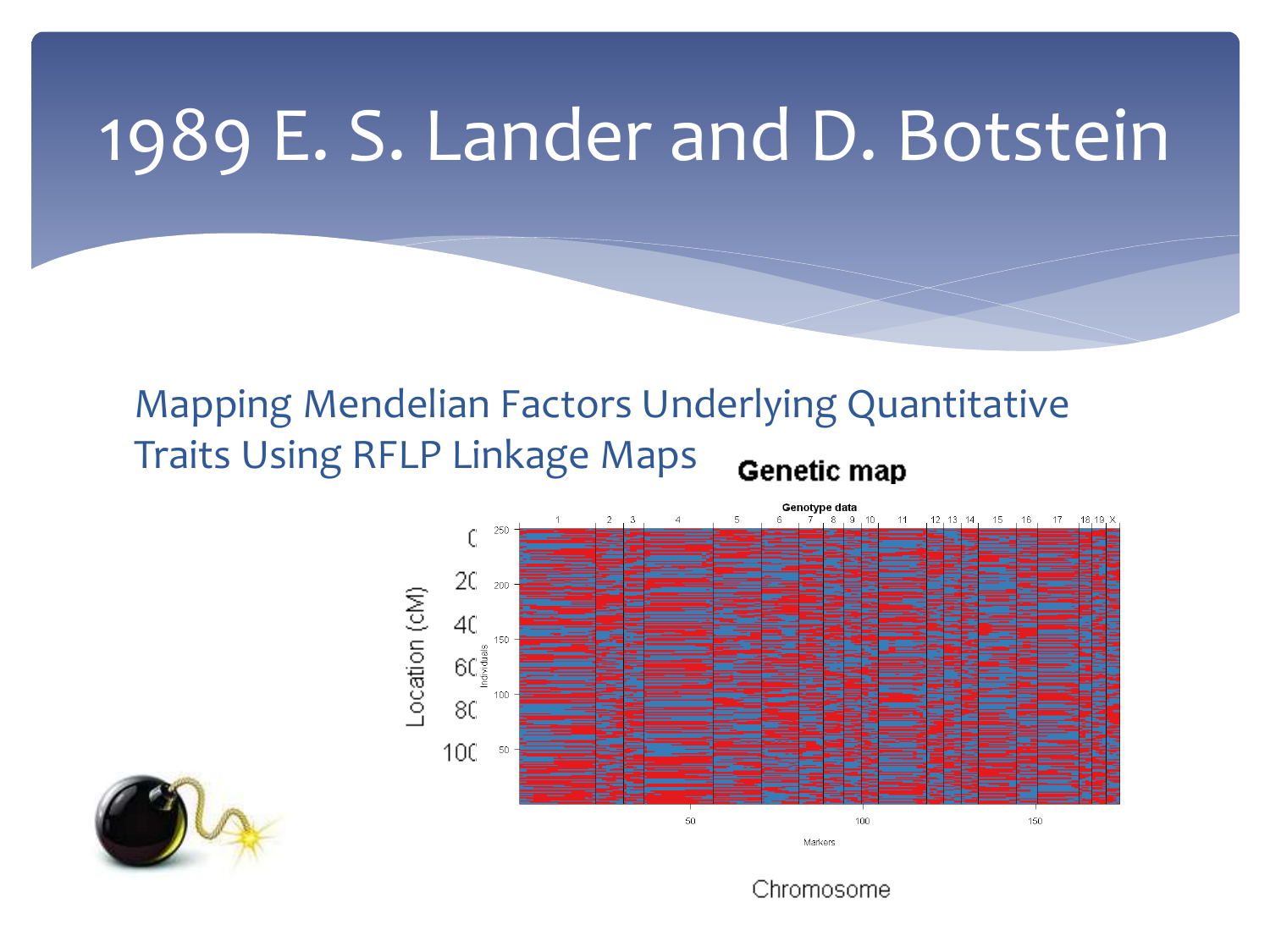### Quantitative Trait Likelihood analysis

|     | * Weight |              | Genotype                                     |  |         |  |         |  |  |  |  |  |  |
|-----|----------|--------------|----------------------------------------------|--|---------|--|---------|--|--|--|--|--|--|
| $*$ | 6.0      | $\mathbf{B}$ | A B B B A B A B A B A B B A B A B A          |  |         |  |         |  |  |  |  |  |  |
| $*$ | $6.5$    | ${\bf A}$    | A B A B A B B B B B A B B A B A B A          |  |         |  |         |  |  |  |  |  |  |
| $*$ | 7.0      | $\mathbf{B}$ | A A B B B A A B B B A A B A A B B A A        |  |         |  |         |  |  |  |  |  |  |
| $*$ | 7.1      |              | A A A B A A B B B A A A A B A A A B A A      |  |         |  |         |  |  |  |  |  |  |
| $*$ | 7.5      | $\mathbf{B}$ | A B A A A B B B A A B A A B A B A A B        |  |         |  |         |  |  |  |  |  |  |
| $*$ | 8.3      | ${\bf A}$    | B A A A A B A A A A B A A B A A A B          |  |         |  |         |  |  |  |  |  |  |
| $*$ | 8.6      | $\mathbf{A}$ | B B A A B A A A B A A A B B A B B A B        |  |         |  |         |  |  |  |  |  |  |
| $*$ | 8.9      | ${\bf A}$    | B A B B B B B A A A B A A A B A A B          |  |         |  |         |  |  |  |  |  |  |
| $*$ | 9.1      | $\mathbf{B}$ | B A B A B A B A B A B A A A B A A A          |  |         |  |         |  |  |  |  |  |  |
| $*$ | 9.6      |              | B B B <b>A A A A A B A B A A A A B A A A</b> |  |         |  |         |  |  |  |  |  |  |
|     | A < B    |              |                                              |  |         |  |         |  |  |  |  |  |  |
|     |          |              |                                              |  | $\circ$ |  |         |  |  |  |  |  |  |
|     | A > B    |              |                                              |  |         |  | $\circ$ |  |  |  |  |  |  |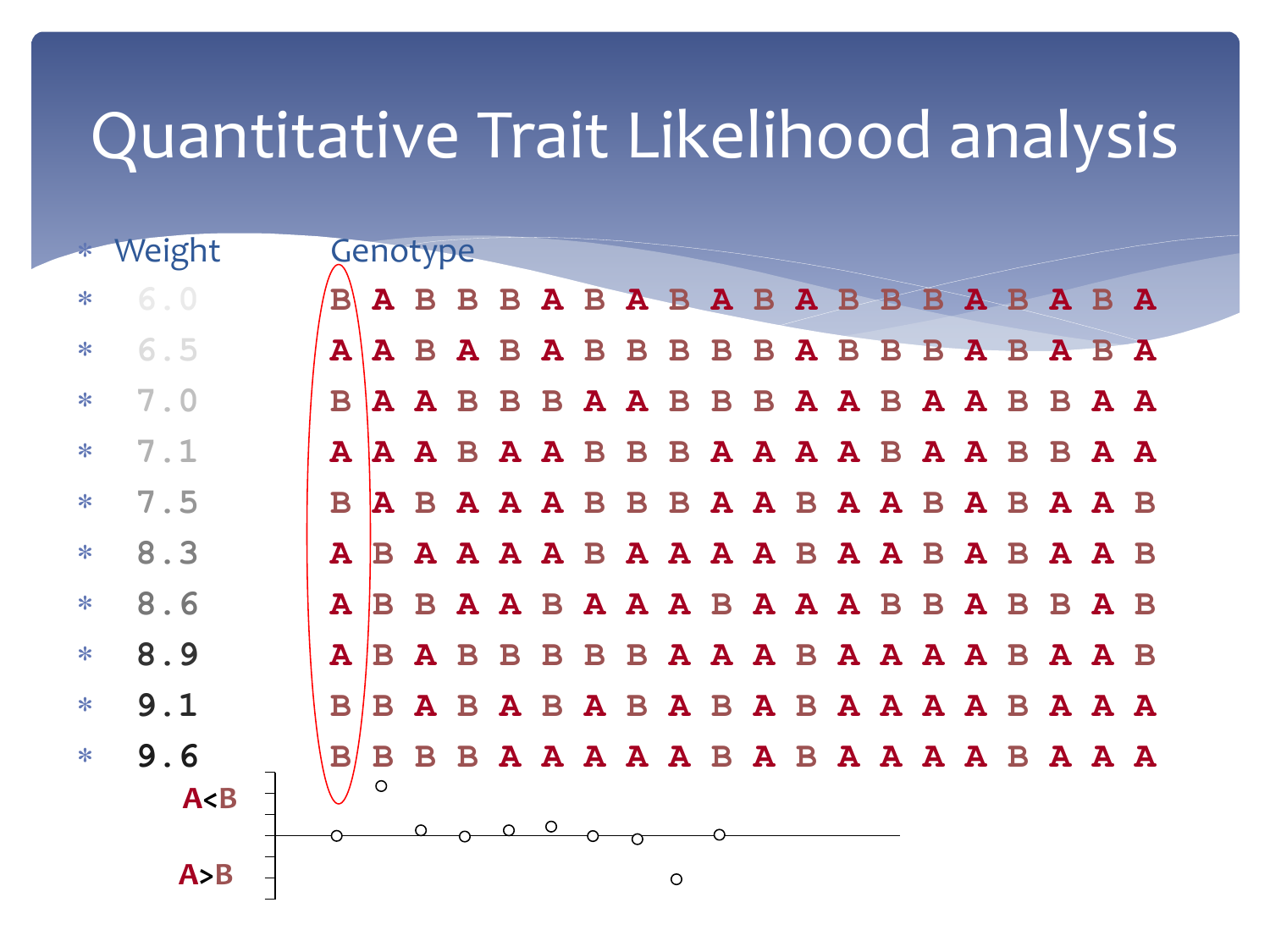### Example

### $*$  LOD = Log (ODD)

#### Data from an experiment on hypertension in the mouse.

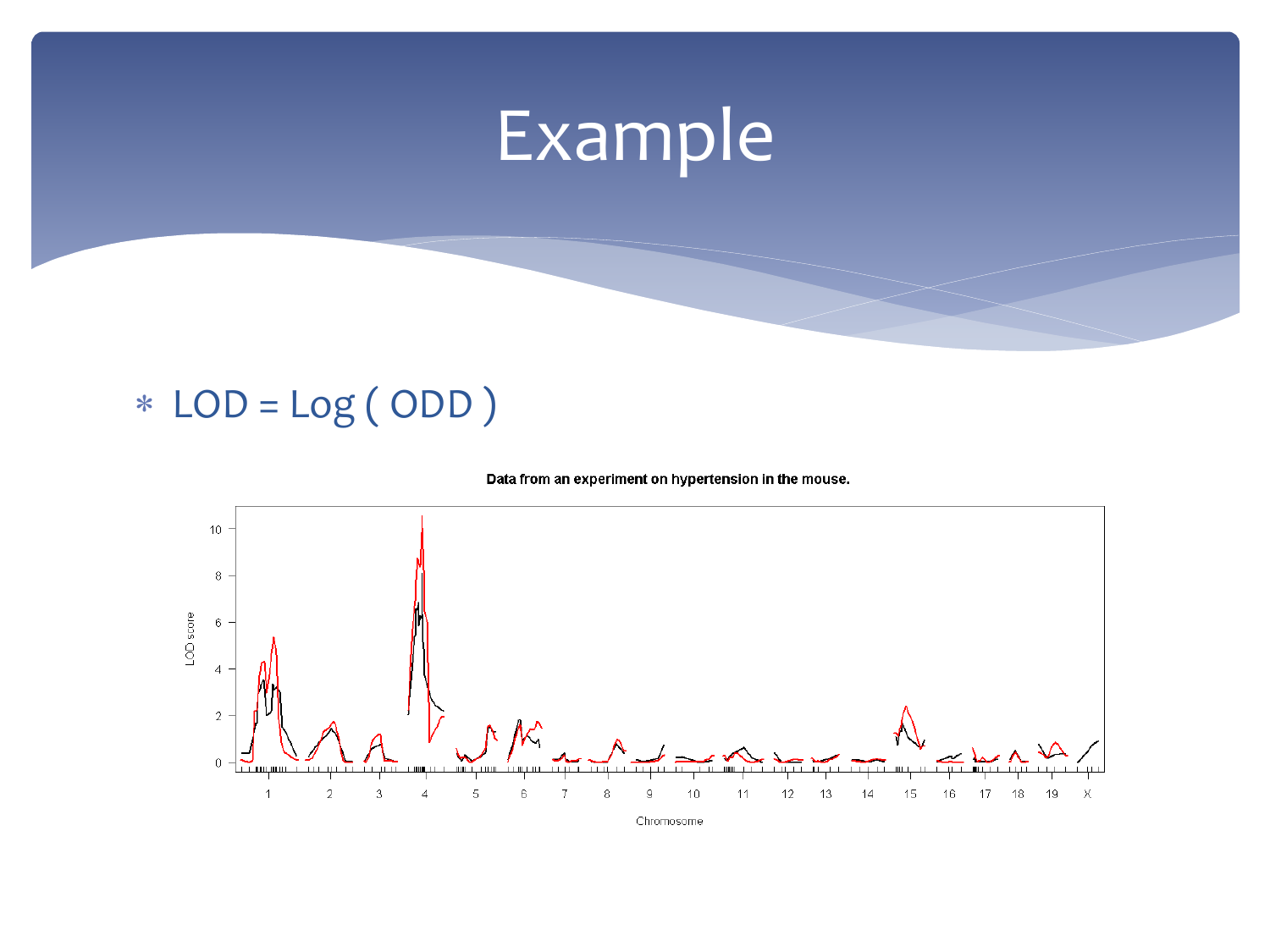### Huge data challenge **Traits**

- SNP/CNV genetic markers
- RNA abundance
- Protein abunance
- Metabolite abunance
- Metabolite flux

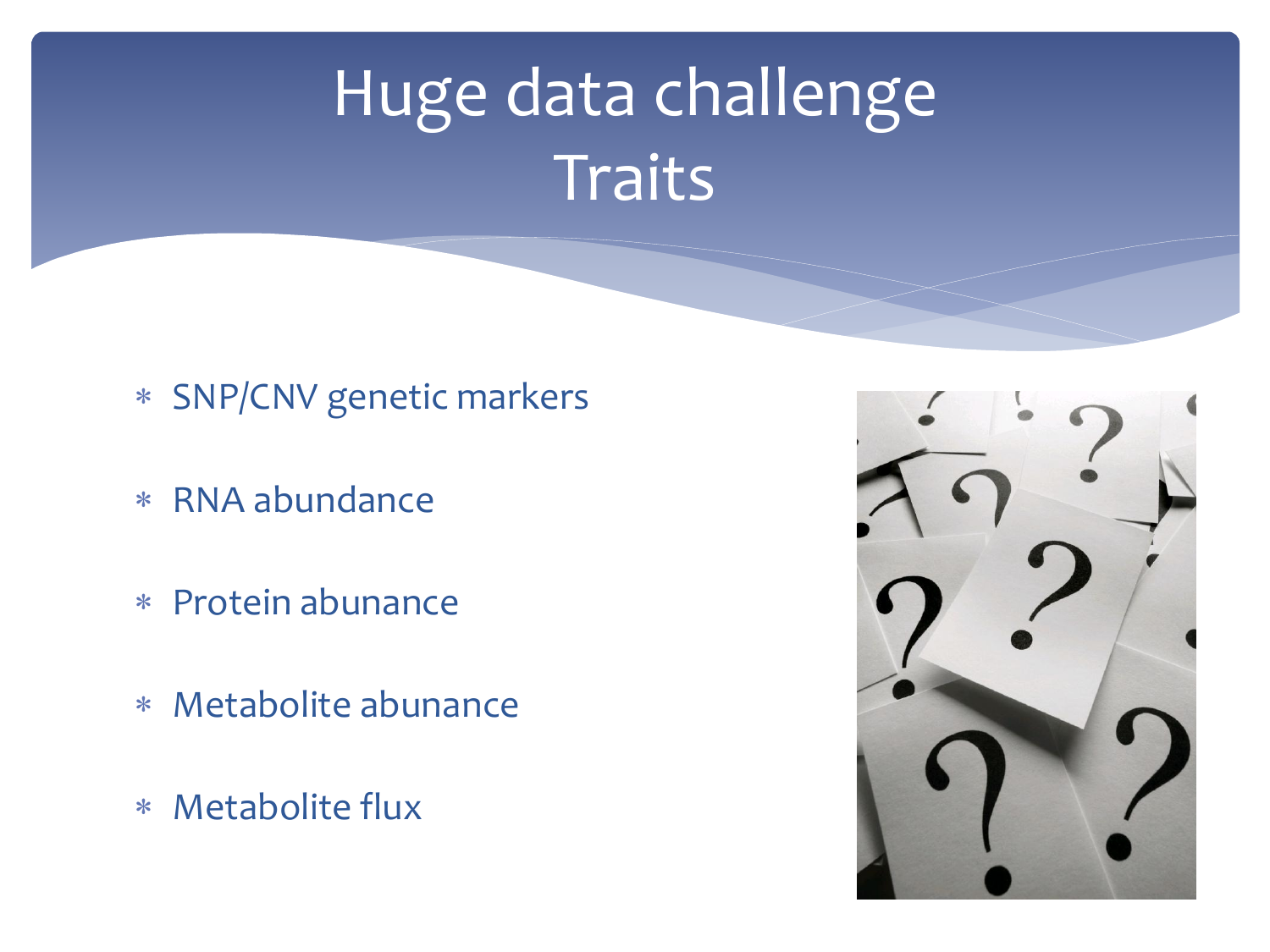### ? What to use?





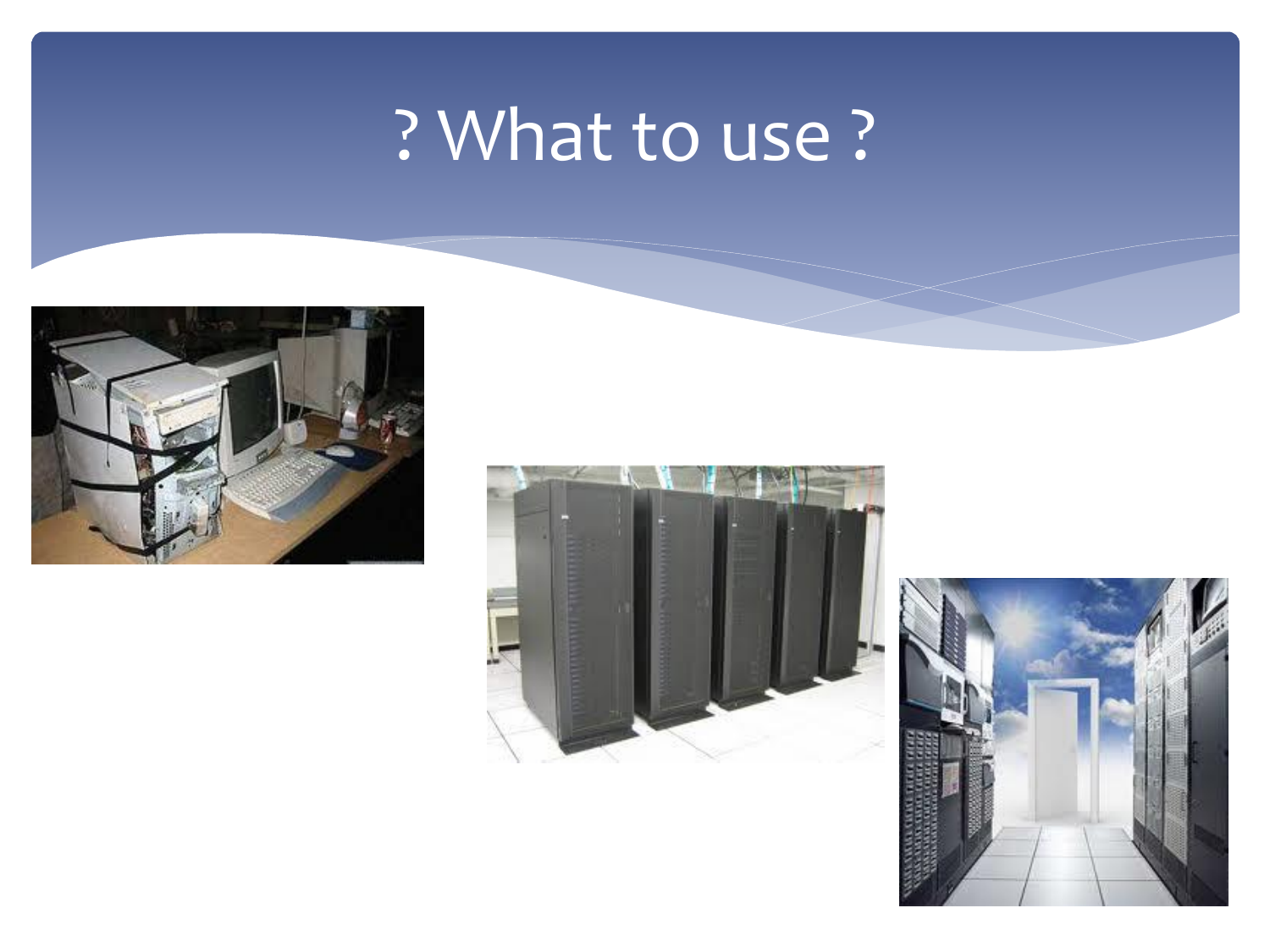### Our sollution

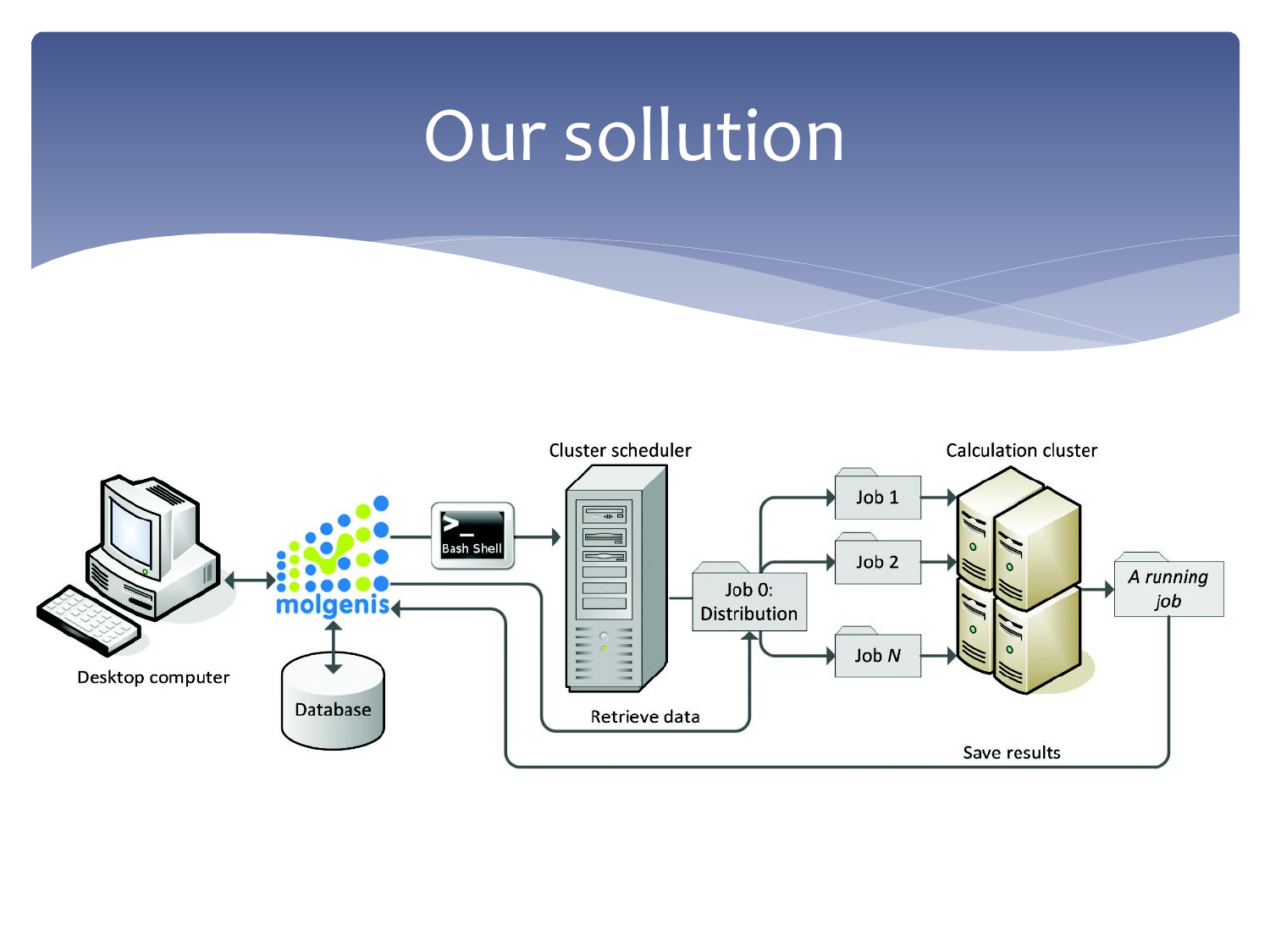### Conclusions

Traits, History, QTL

- Huge data challenge
- OUR sollution